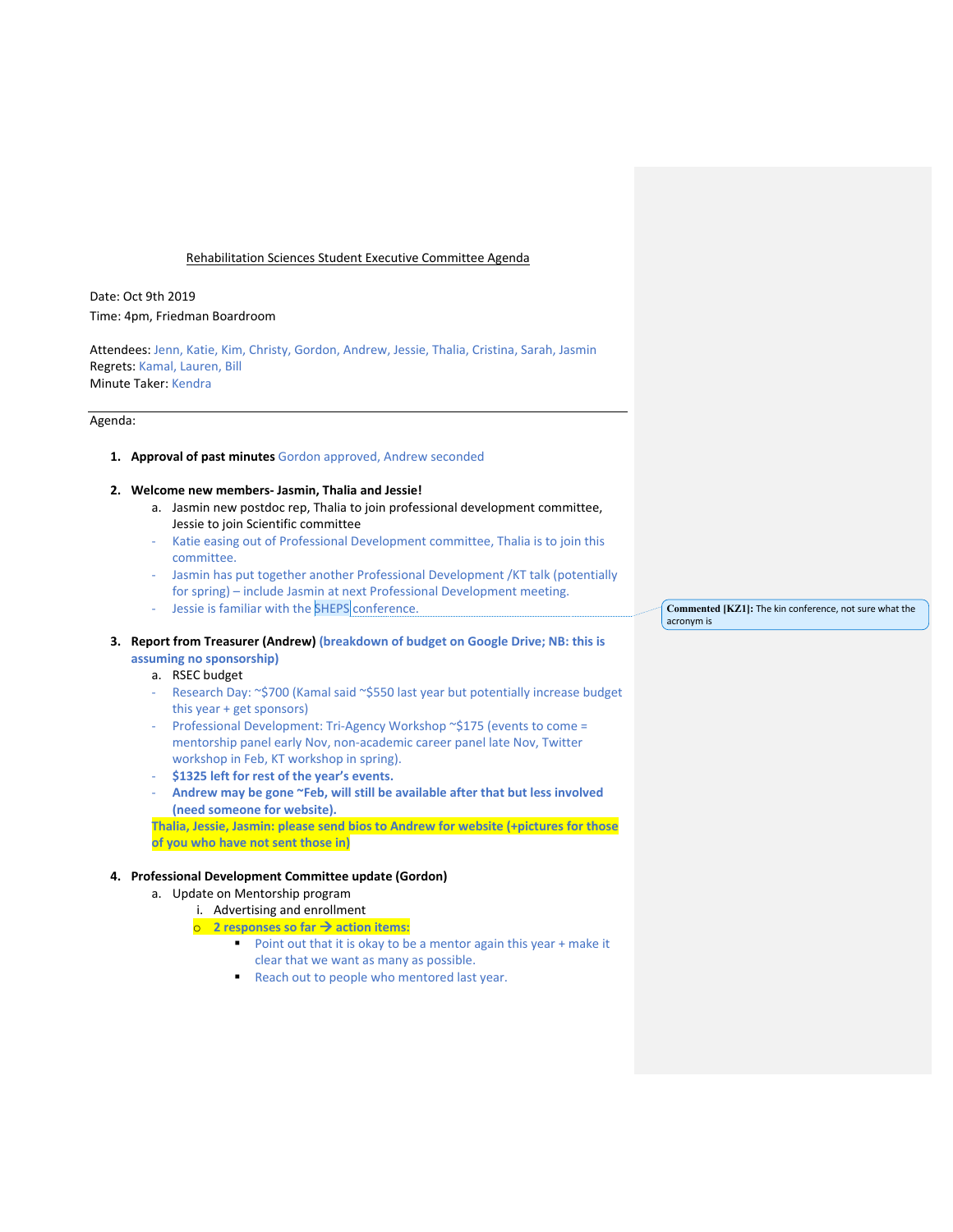- Send out mentee email early next week.
- ii. Update on date and location for mentorship panel event
- o Should be no issue booking i2i lab after hours (~4pm)
- o Looking at early Nov weekday for workshop, but actual date contingent on speaker's availability.
	- **Cristina to reach out to speakers**. 2 faculty, 2 post docs, include qualitative person potentially. Ask Anny for list of post docs.
- o Format: 20 minutes for mentor/mentees to get to know each other (ask speakers to come 20 minutes after start of event). Mentorship panel, with 4 panelists, each talking about their experiences with mentorship.
	- Point raised about being aware of potential overlap among speakers in terms of what they share.
	- Ideas: tell speakers what people talked about last year to give examples, but depending on who we get, ask speakers specific questions about their experiences. Also, ask them if they have any ideas of what they want to talk about.
- Check feedback from last event on google drive in meeting minutes.
	- This year potentially do digital feedback. Send out survey immediately after event.
- o Oct 25th as target date to have everything sorted by (i.e., speakers scheduled). Need to advertise the event once we have recruited mentors/mentees. **Professional Development committee meeting scheduled in the next week.**
- b. Updates on Non-academic careers event
- Thinking end of Nov **Professional Development committee to have planning meeting for this.**

**5. Scientific Committee update (Kim)**

- a. Scheduling first scientific committee planning meeting (doodle poll to come)
- Great idea about including MPT/MOT students doing research projects. Advertise to these students (in  $2^{nd}$  year of program) + past grads.
	- o There are ~80 students in the program with about 6 per group.
	- o NB: emphasize that this would be an optional offer and point out that you can be a presenter and not in research. Also highlight that the project does not necessarily have to be complete (similar to the 3MT presentations), as some groups will likely not be done by April.
- Venue: Jessie/Jasmin are at iCord and can book lecture theatre there through iCord admin. There is also a foyer for food etc.
	- o Jimmy Pattison Pavilion as backup plan.
- **Plan Scientific Committee meeting shortly – Kim to send out doodle.** Kim is finishing up templates to contact sponsors, judges, speakers etc.
- No alcohol/alcoholic sponsors, but event after with alcohol  $\odot$ . b. Potential dates for Research Day from Suzanne Huot